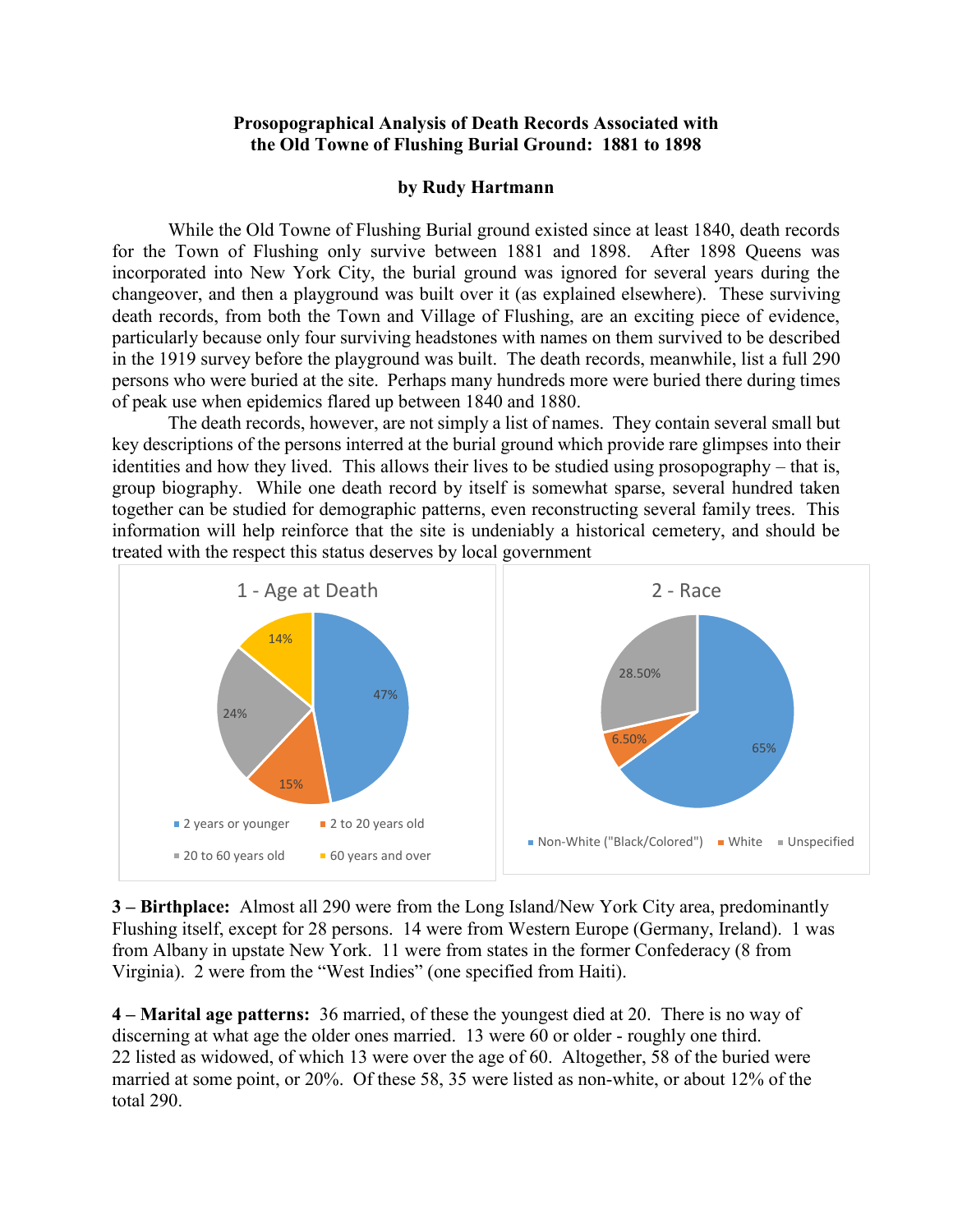**5 – Fertility rate** is difficult to discern, but about a dozen different families interred at the site had 2 to 3 children, one or two families as many as 4 or 5. Epidemic diseases tended to wipe out entire households, however, so this may skew figures towards larger families who were struck down. Infant mortality, as seen in Age listings, was apparently fairly common.



Over one third died due to various infantile diseases or conditions, including stillbirth, malnutrition, rickets, etc. The next highest single cause of death, particularly for those above the age of 2 years, was tuberculosis – which by itself accounted for about one third of all deaths from infectious diseases, equal to half of the deaths caused by all of the others (such as cholera) put together. 47 died from Tuberculosis, 15 from Cholera, and 9 from Whooping Cough. There are multiple instances of tuberculosis wiping out entire households in a short time period. Influenza seems uncommon in this time period, only 4 persons are listed as dying from it.

"Other natural causes" includes a variety of conditions, of which heart disease was the most common, even in the young (17 persons). Also common were Nephritis/Bright's Kidney Disease (11 persons), and Anemia (6 persons). Cancer was rarer, or at least rarely diagnosed – only 3 persons were listed as dying from cancer (one stomach, one ovarian, one uterine).

"Accidental" deaths consist of 13 disparate cases which were neither diseases nor natural causes. 6 unidentified bodies were found drowned off of Whitestone's coast over the years. 2 babies were accidentally strangled, one man died of "Alcoholism", one of "apparent suicide", and one cause of death is listed simply as "murder" with no further description. One old woman froze to death in winter. Lastly, one man's cause of death was given as "Accidental, being run over by the L.I.R.R." – he fell onto the train tracks at Winfield Junction, which used to be the connection between the main and northern LIRR lines until it moved to nearby Woodside in 1929.